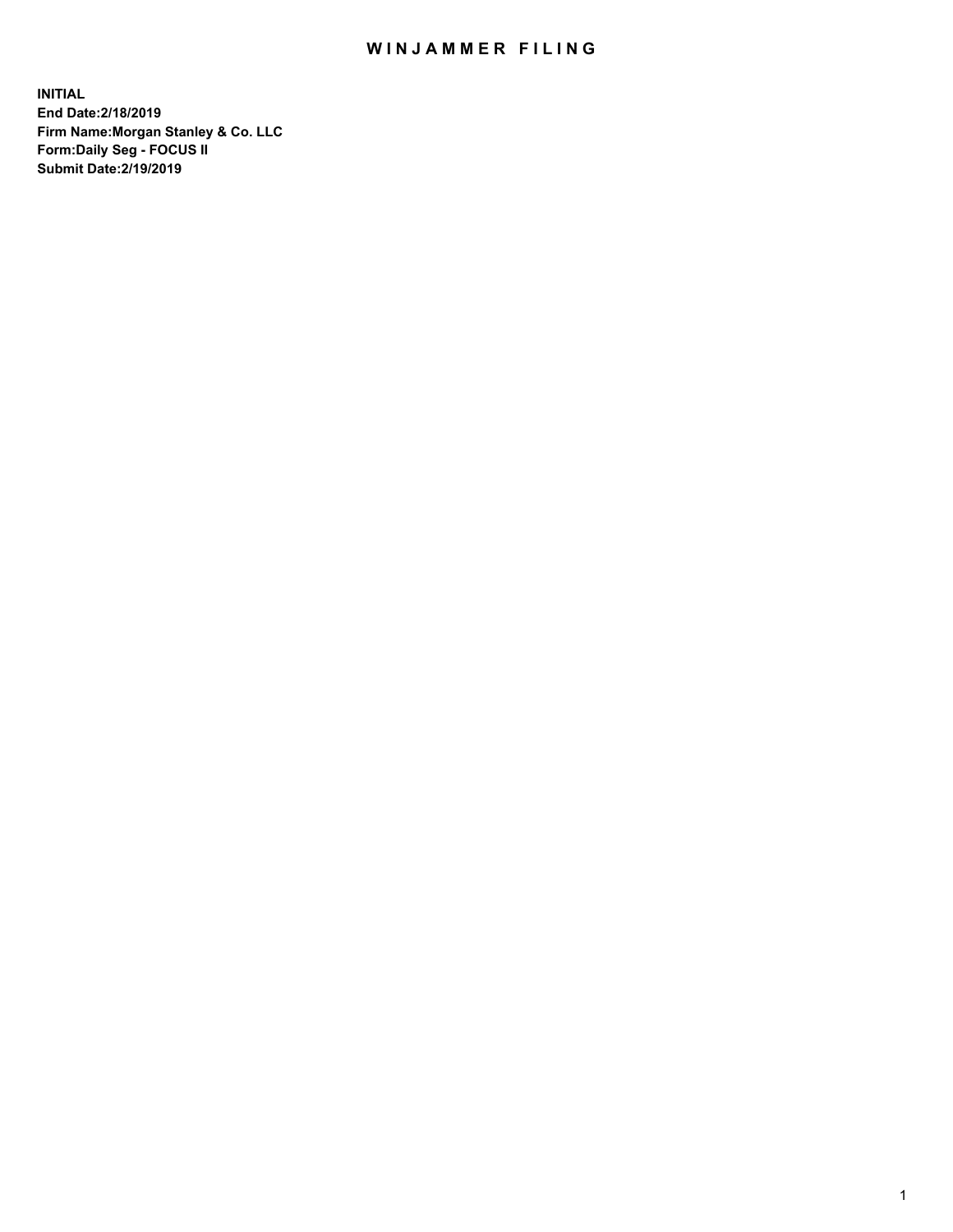**INITIAL End Date:2/18/2019 Firm Name:Morgan Stanley & Co. LLC Form:Daily Seg - FOCUS II Submit Date:2/19/2019 Daily Segregation - Cover Page**

| Name of Company                                                                   | Morgan Stanley & Co. LLC     |
|-----------------------------------------------------------------------------------|------------------------------|
| <b>Contact Name</b>                                                               | <b>Ikram Shah</b>            |
| <b>Contact Phone Number</b>                                                       | 212-276-0963                 |
| <b>Contact Email Address</b>                                                      | Ikram.shah@morganstanley.com |
| FCM's Customer Segregated Funds Residual Interest Target (choose one):            |                              |
| a. Minimum dollar amount: ; or                                                    | 235,000,000                  |
| b. Minimum percentage of customer segregated funds required:% ; or                | <u>0</u>                     |
| c. Dollar amount range between: and; or                                           | <u>0 0</u>                   |
| d. Percentage range of customer segregated funds required between: % and %.       | 0 Q                          |
| FCM's Customer Secured Amount Funds Residual Interest Target (choose one):        |                              |
| a. Minimum dollar amount: ; or                                                    | 140,000,000                  |
| b. Minimum percentage of customer secured funds required:%; or                    | <u>0</u>                     |
| c. Dollar amount range between: and; or                                           | 0 <sub>0</sub>               |
| d. Percentage range of customer secured funds required between:% and%.            | 0 <sub>0</sub>               |
| FCM's Cleared Swaps Customer Collateral Residual Interest Target (choose one):    |                              |
| a. Minimum dollar amount: ; or                                                    | 92,000,000                   |
| b. Minimum percentage of cleared swaps customer collateral required:% ; or        | <u>0</u>                     |
| c. Dollar amount range between: and; or                                           | 0 Q                          |
| d. Percentage range of cleared swaps customer collateral required between:% and%. | 00                           |

Attach supporting documents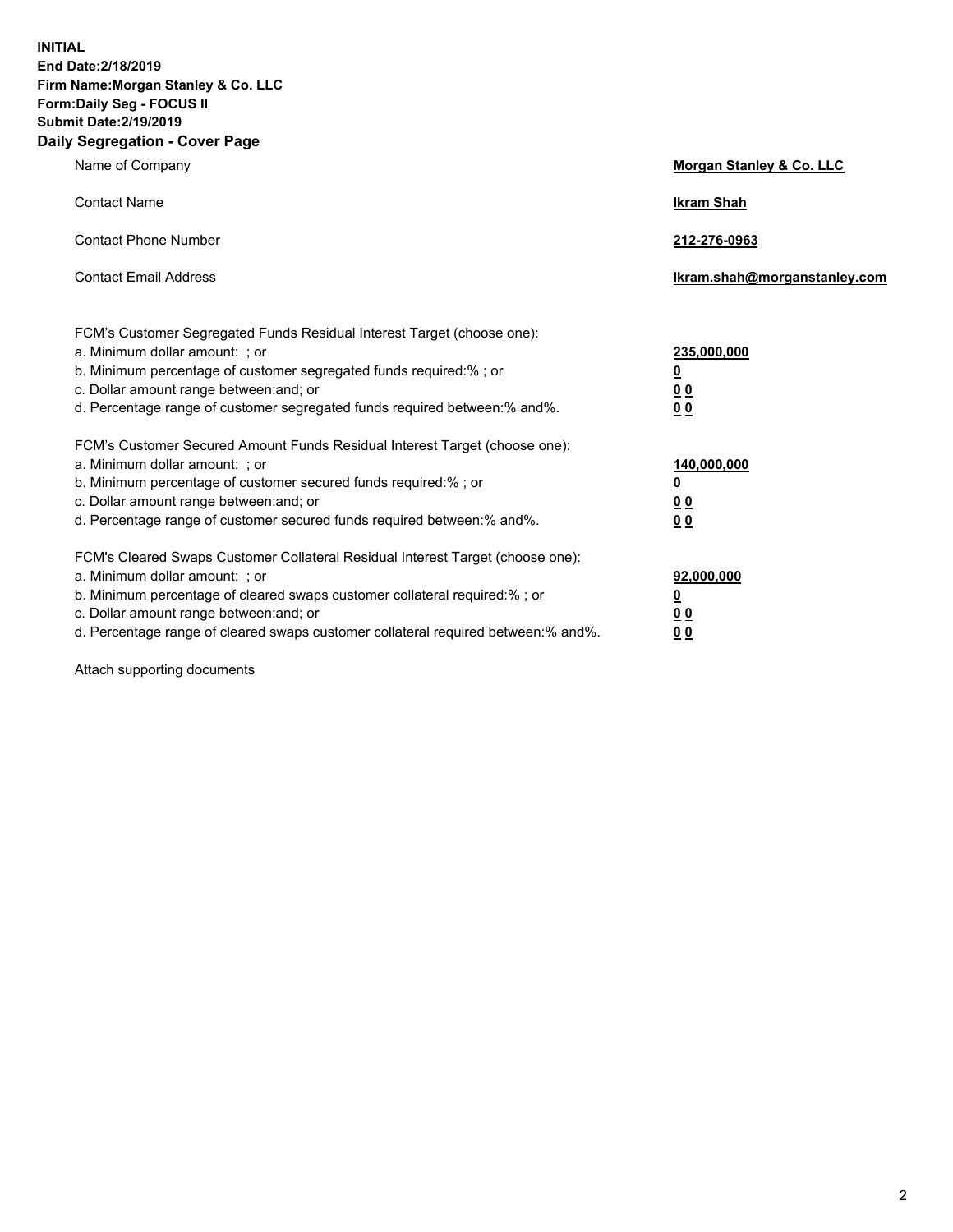## **INITIAL End Date:2/18/2019 Firm Name:Morgan Stanley & Co. LLC Form:Daily Seg - FOCUS II Submit Date:2/19/2019 Daily Segregation - Secured Amounts**

Foreign Futures and Foreign Options Secured Amounts Amount required to be set aside pursuant to law, rule or regulation of a foreign government or a rule of a self-regulatory organization authorized thereunder

- 1. Net ledger balance Foreign Futures and Foreign Option Trading All Customers A. Cash **3,131,674,943** [7315]
	- B. Securities (at market) **2,091,256,075** [7317]
- 2. Net unrealized profit (loss) in open futures contracts traded on a foreign board of trade **221,384,418** [7325]
- 3. Exchange traded options
	- a. Market value of open option contracts purchased on a foreign board of trade **9,764,051** [7335]
	- b. Market value of open contracts granted (sold) on a foreign board of trade **-7,777,053** [7337]
- 4. Net equity (deficit) (add lines 1. 2. and 3.) **5,446,302,434** [7345]
- 5. Account liquidating to a deficit and account with a debit balances gross amount **74,379,314** [7351] Less: amount offset by customer owned securities **-73,285,061** [7352] **1,094,253**
- 6. Amount required to be set aside as the secured amount Net Liquidating Equity Method (add lines 4 and 5)
- 7. Greater of amount required to be set aside pursuant to foreign jurisdiction (above) or line 6.

## FUNDS DEPOSITED IN SEPARATE REGULATION 30.7 ACCOUNTS

- 1. Cash in banks
	- A. Banks located in the United States **241,046,298** [7500]
	- B. Other banks qualified under Regulation 30.7 **1,337,267,933** [7520] **1,578,314,231**
- 2. Securities
	- A. In safekeeping with banks located in the United States **124,077,090** [7540]
	- B. In safekeeping with other banks qualified under Regulation 30.7 **0** [7560] **124,077,090** [7570]
- 3. Equities with registered futures commission merchants
	-
	- B. Securities **0** [7590]
	- C. Unrealized gain (loss) on open futures contracts **2,377,284** [7600]
	- D. Value of long option contracts **0** [7610]
- E. Value of short option contracts **0** [7615] **8,806,249** [7620]
- 4. Amounts held by clearing organizations of foreign boards of trade
	- A. Cash **0** [7640]
	- B. Securities **0** [7650]
	- C. Amount due to (from) clearing organization daily variation **0** [7660]
	- D. Value of long option contracts **0** [7670]
	- E. Value of short option contracts **0** [7675] **0** [7680]
- 5. Amounts held by members of foreign boards of trade
	-
	-
	- C. Unrealized gain (loss) on open futures contracts **219,007,134** [7720]
	- D. Value of long option contracts **9,764,051** [7730]
	- E. Value of short option contracts **-7,777,053** [7735] **3,928,448,587**
- 6. Amounts with other depositories designated by a foreign board of trade **0** [7760]
- 7. Segregated funds on hand **0** [7765]
- 8. Total funds in separate section 30.7 accounts **5,639,646,157** [7770]
- 9. Excess (deficiency) Set Aside for Secured Amount (subtract line 7 Secured Statement Page 1 from Line 8)
- 10. Management Target Amount for Excess funds in separate section 30.7 accounts **140,000,000** [7780]
- 11. Excess (deficiency) funds in separate 30.7 accounts over (under) Management Target **52,249,470** [7785]

**0** [7305]

[7354] **5,447,396,687** [7355]

**5,447,396,687** [7360]

[7530]

A. Cash **6,428,965** [7580]

 A. Cash **1,740,275,470** [7700] B. Securities **1,967,178,985** [7710] [7740] **192,249,470** [7380]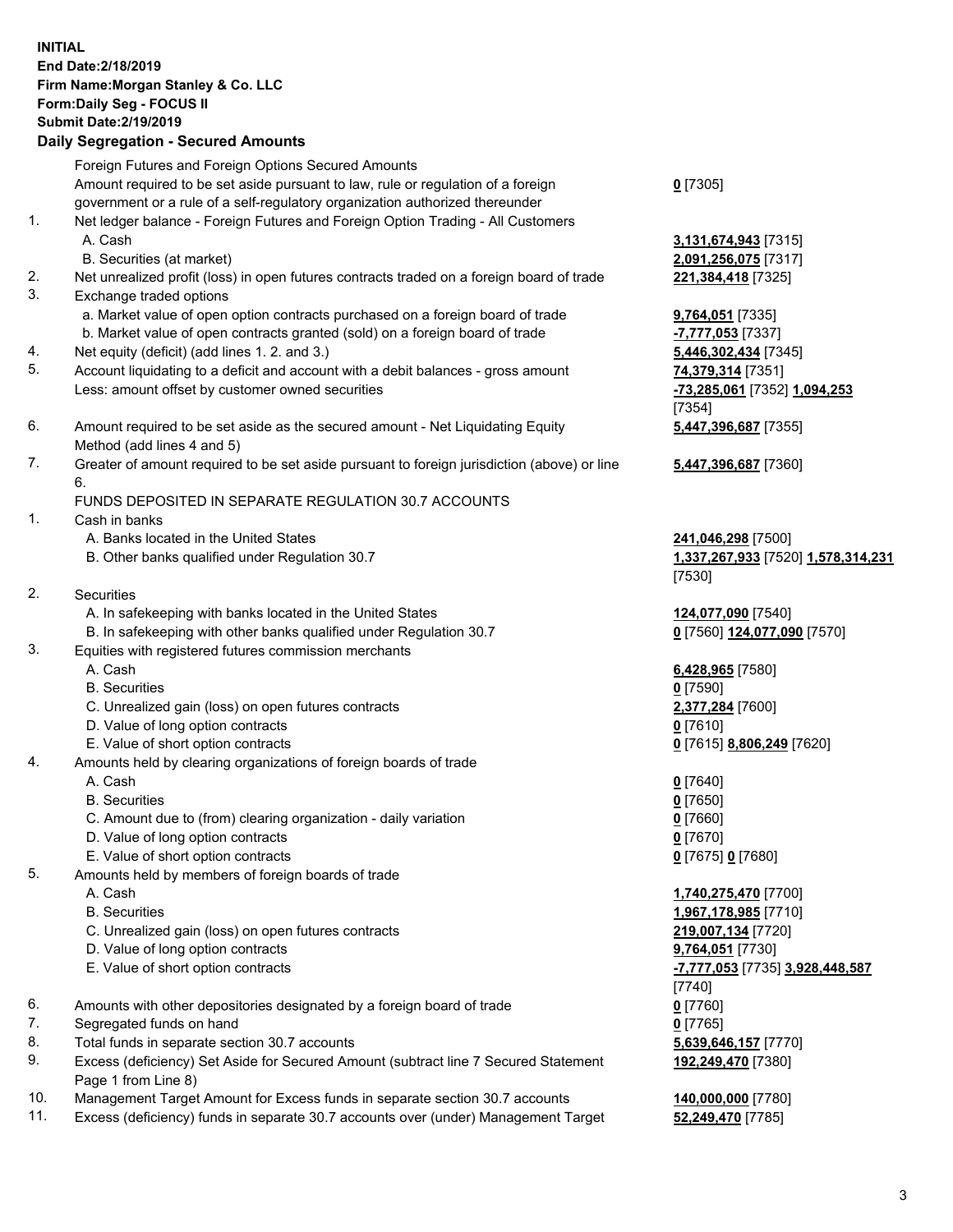**INITIAL End Date:2/18/2019 Firm Name:Morgan Stanley & Co. LLC Form:Daily Seg - FOCUS II Submit Date:2/19/2019 Daily Segregation - Segregation Statement** SEGREGATION REQUIREMENTS(Section 4d(2) of the CEAct) 1. Net ledger balance A. Cash **6,273,203,151** [7010] B. Securities (at market) **6,228,330,358** [7020] 2. Net unrealized profit (loss) in open futures contracts traded on a contract market **4,510,689,047** [7030] 3. Exchange traded options A. Add market value of open option contracts purchased on a contract market **238,797,969** [7032] B. Deduct market value of open option contracts granted (sold) on a contract market **-256,227,227** [7033] 4. Net equity (deficit) (add lines 1, 2 and 3) **16,994,793,298** [7040] 5. Accounts liquidating to a deficit and accounts with debit balances - gross amount **330,596,233** [7045] Less: amount offset by customer securities **-329,573,897** [7047] **1,022,336** [7050] 6. Amount required to be segregated (add lines 4 and 5) **16,995,815,634** [7060] FUNDS IN SEGREGATED ACCOUNTS 7. Deposited in segregated funds bank accounts A. Cash **4,830,134,453** [7070] B. Securities representing investments of customers' funds (at market) **0** [7080] C. Securities held for particular customers or option customers in lieu of cash (at market) **450,848,518** [7090] 8. Margins on deposit with derivatives clearing organizations of contract markets A. Cash **6,057,896,640** [7100] B. Securities representing investments of customers' funds (at market) **0** [7110] C. Securities held for particular customers or option customers in lieu of cash (at market) **5,777,481,840** [7120] 9. Net settlement from (to) derivatives clearing organizations of contract markets **175,279,709** [7130] 10. Exchange traded options A. Value of open long option contracts **238,797,969** [7132] B. Value of open short option contracts **-256,227,227** [7133] 11. Net equities with other FCMs A. Net liquidating equity **8,105,006** [7140] B. Securities representing investments of customers' funds (at market) **0** [7160] C. Securities held for particular customers or option customers in lieu of cash (at market) **0** [7170] 12. Segregated funds on hand **0** [7150] 13. Total amount in segregation (add lines 7 through 12) **17,282,316,908** [7180] 14. Excess (deficiency) funds in segregation (subtract line 6 from line 13) **286,501,274** [7190]

- 15. Management Target Amount for Excess funds in segregation **235,000,000** [7194]
- 16. Excess (deficiency) funds in segregation over (under) Management Target Amount Excess

**51,501,274** [7198]